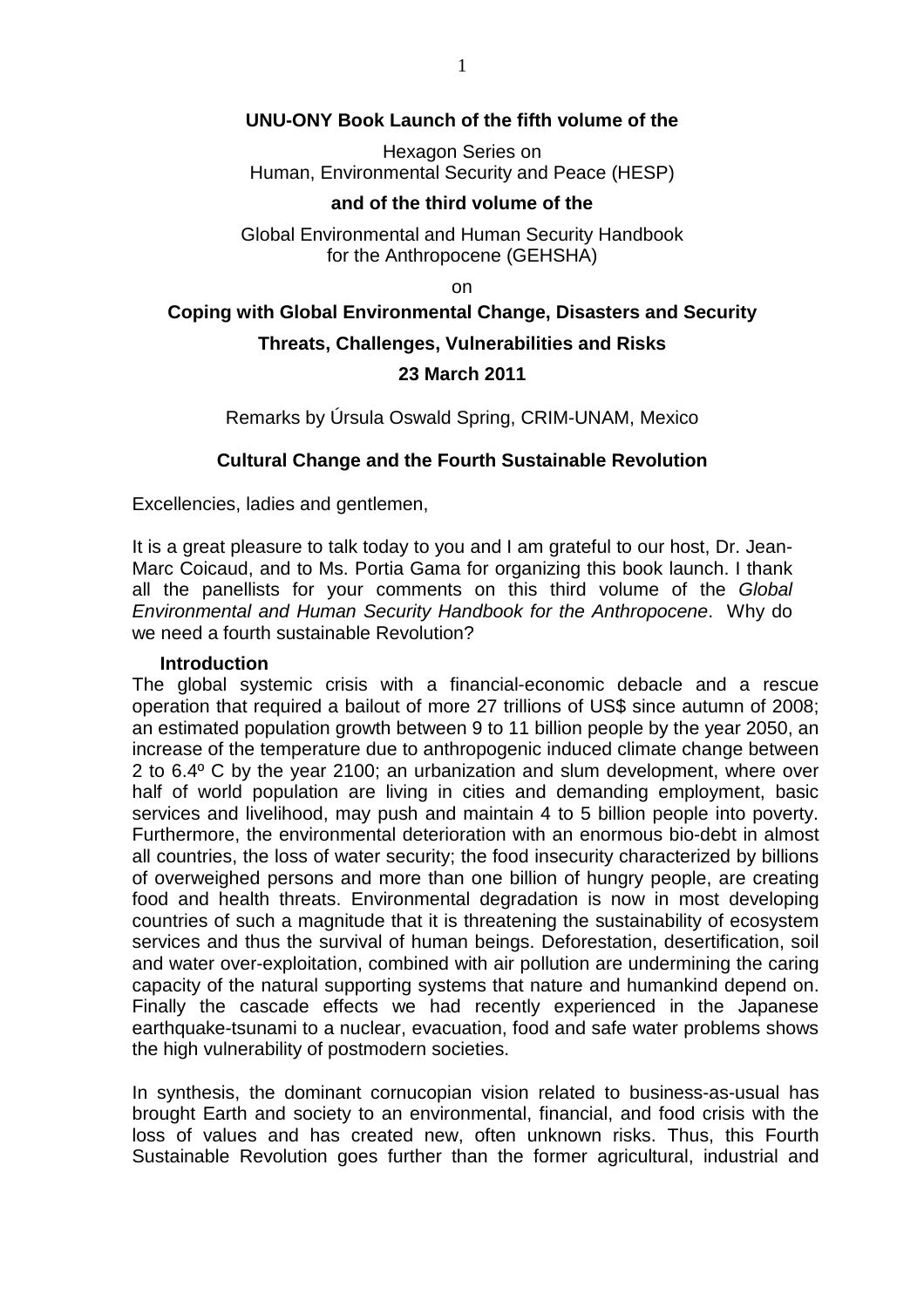technological-communication revolutions and believes in the unity of humankind anchored in solidarity and compassion with nature and human beings.

## **Towards a Fourth Sustainable Revolution**

A desirable future within the frame of a Fourth Sustainable Revolution is a process that involves natural and social sciences, the collaboration of governments, business communities and organized society and deep changes in culture, worldview, mindset and governance.

**First culture** is understood as a globally organized way of life based on values, norms, beliefs, institutions and productive processes including the development of science and technology. It is transmitted from generation to generation by formal and informal learning processes and is socially constructed to maintain and reinforce structures of power and mechanisms of control. Thus a radical cultural change is overcoming the anthropogenically dominated worldview and rebuilding the complex interrelations between nature and humankind.

**Second worldview** includes a cognitive orientation of a society, its values, emotions, and ethics. It comprise a descriptive world model; an explanation; a futurology; values; a theory of action; an epistemology, on what is true and false and an etiology. From an alternative worldview both scientists and policy-makers have repeatedly declared to shift towards a sustainable development in a more cooperative and multilateral world.

**Third mindset** includes the transformation of fixed mental attitudes or 'cultural lenses' often supported by religious beliefs that filter our reaction to the world, our own aspirations and our consumption patterns but also those of our governments and international organizations.

**Fourth participative governance** changes "the complex of formal and informal institutions, mechanisms, relationships, and processes between and among states, markets, citizens and organizations, both inter- and non-governmental, through which collective interests on the global plane are articulated, rights and obligations are established" (Weiss and Thakur, 2010), and differences are negotiated in a peaceful way.

Among major structural impediments are the competition and a lack of horizontal coordination among ministries; the dominance of short-term reactive over long-term proactive strategies and policies; a missing longer-term visions; mismanagement, corruption and short-term, selfish interests where the environmental consequences and costs have been ignored for far too long.

On the international level a weak multilateralism prevails with an anarchic inefficiency of international organizations, due to its bureaucratic structure of decision making. The prevailing worldview of the elites and people is often manipulated by the mass media, and also by the mindsets of policy-makers and their advisers.

## **Some Conclusive Ideas of Agenda Setting: From Knowledge to Action**